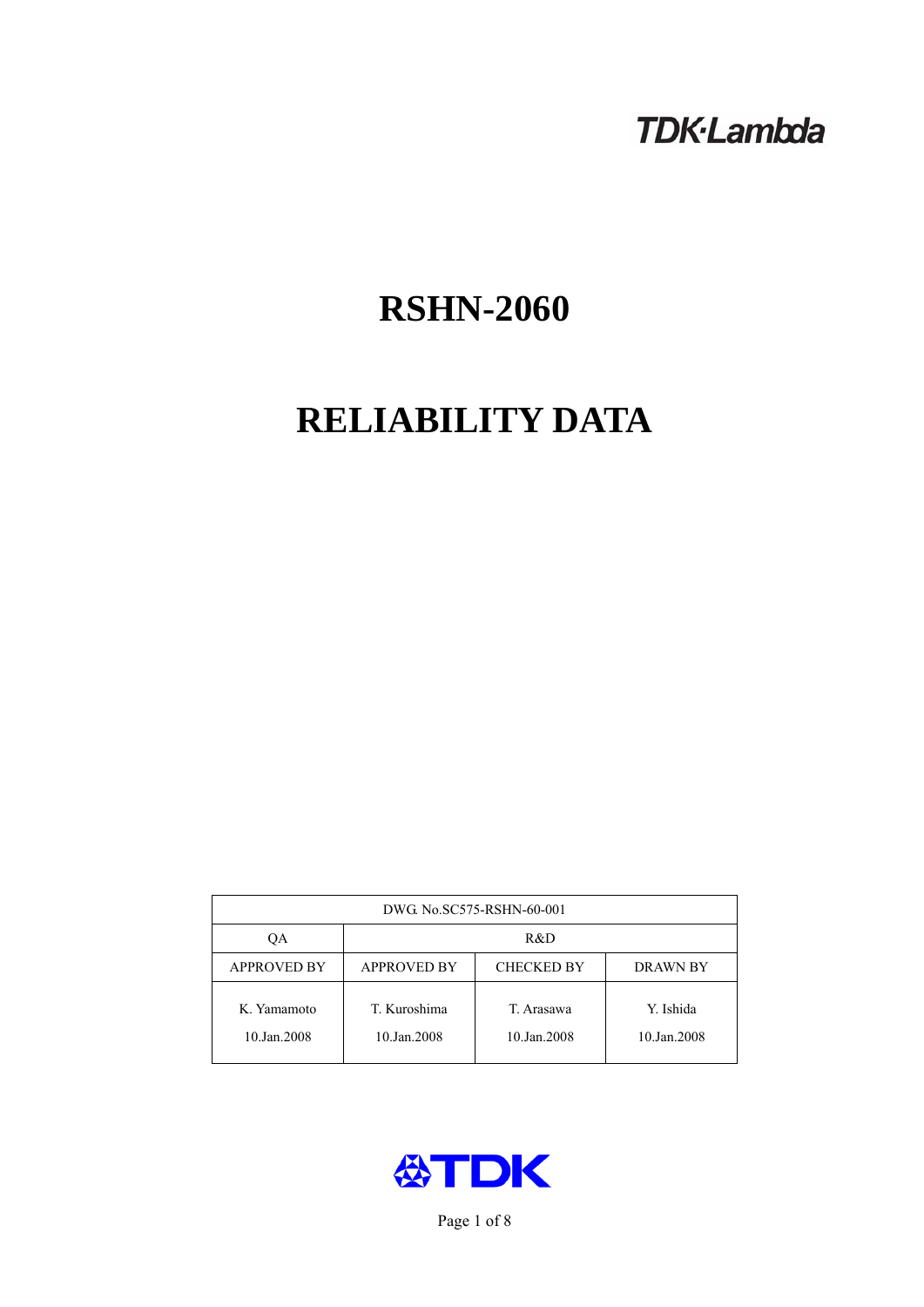#### **RSHN-2060**

# **I N D E X**

|                                     | Page   |
|-------------------------------------|--------|
| 1. Calculated Values of MTBF        | Page-3 |
| 2. Vibration Test                   | Page-4 |
| 3. Heat Cycle Test                  | Page-5 |
| 4. Humidity Test                    | Page-6 |
| 5. High Temperature Resistance Test | Page-7 |
| 6. Low Temperature Storage Test     | Page-8 |

The following data are typical values. As all units have nearly the same characteristics, the data to be considered as ability values.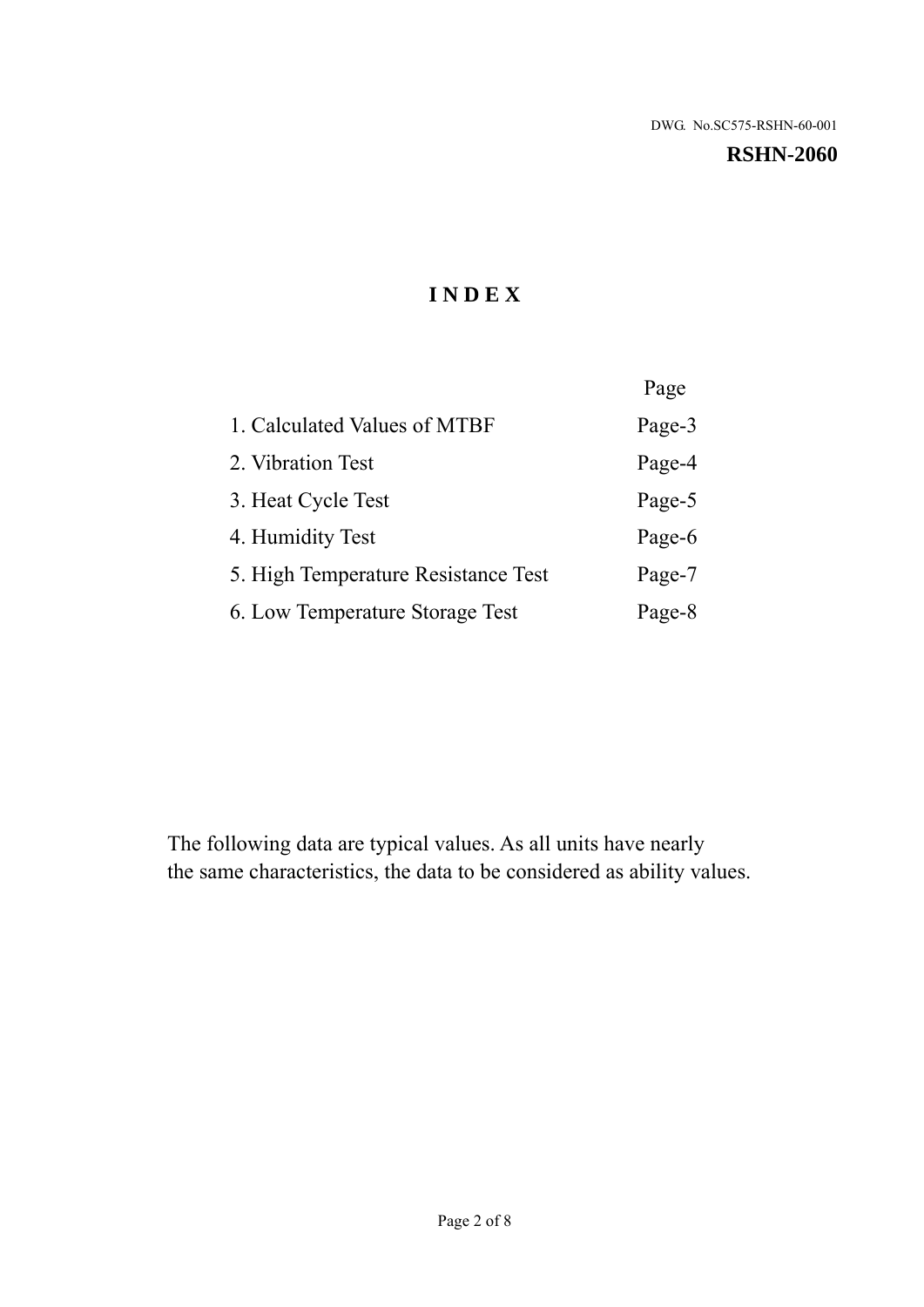#### **RSHN-2060**

1. Calculated values of MTBF

MODEL : RSHN-2060

(1) Calculating Method

 Calculated based on parts stress reliability projection of MIL-HDBK-217F NOTICE2.

Individual failure rates  $\lambda$  G is given to each part and MTBF is calculated by the count of each part.

$$
MIBF = \frac{1}{\lambda_{\text{equip}}} = \frac{1}{\sum_{i=1}^{n} N_i (\lambda_G \pi_Q)_i} \times 10^6 \text{ (hours)}
$$

| $\lambda$ equip | : Total equipment failure rate (Failure $/ 10^6$ Hours)                   |
|-----------------|---------------------------------------------------------------------------|
| $\lambda$ G     | : Generic failure rate for the $\hbar$ generic part                       |
|                 | (Failure/ $10^6$ Hours)                                                   |
| Ni              | : Quantity of <i>i</i> th generic part                                    |
| N               | : Number of different generic part categories                             |
| $\pi$ Q         | : Generic quality factor for the <i>i</i> th generic part ( $\pi Q = 1$ ) |

- (2) MTBF Values
	- GF : Ground, Fixed

 $MTBF = 3,833,768$  (Hours)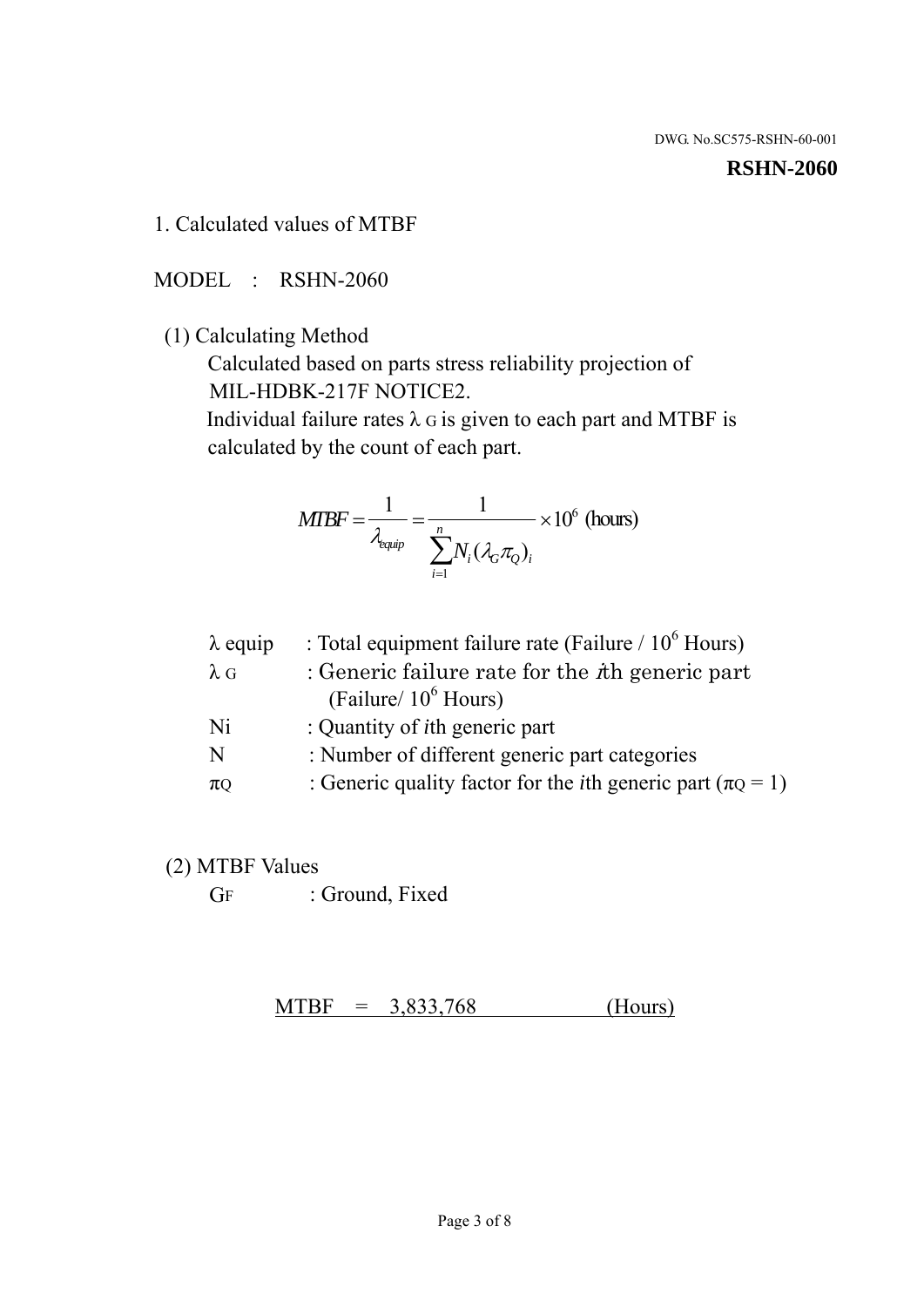#### **RSHN-2060**

2. Vibration Test

# MODEL : RSHN-2060 (Representation Product : RTHN-5150)

- (1) Vibration Test Class Frequency Variable Endurance Test
- (2) Equipment Used Controller VS-1000-6, Vibrator 905-FN ( IMV CORP.)
- (3) The Number of D.U.T. (Device Under Test) 2 units
- (4) Test Condition
	- · Frequency : 10~55Hz
	- · Amplitude : 0.7mm, Sweep for 1 min.
	- · Dimension and times : X, Y and Z directions for 0.5 hours each.

# (5) Test Method

Fix the D.U.T. on the fitting-stage

# (6) Test Results

PASS

#### Typical Sample Data

| Check item                         | Spec.                           |                   | <b>Before Test</b>  | After Test          |
|------------------------------------|---------------------------------|-------------------|---------------------|---------------------|
|                                    | Differential Mode: 25dBmin.     | $0.2$ MHz         | 75.15               | 75.10               |
|                                    |                                 | 30 MHz            | 56.05               | 56.05               |
| Attenuation (dB)                   | Common Mode: 25dBmin.           | $0.1$ MHz         | 32.80               | 32.80               |
|                                    |                                 | 10 MHz            | 38.70               | 38.20               |
| Leakage Current (mA)               | 5mA max.(500V, 60Hz)            | Line1             | 2.68                | 2.67                |
|                                    |                                 | Line <sub>2</sub> | 2.68                | 2.67                |
|                                    |                                 | Line3             | 2.69                | 2.68                |
| DC Resistance $(m\Omega)$          | 6m $\Omega$ max.                |                   | 2.54                | 2.54                |
| <b>Test Voltage</b>                | $L-L: 2192Vdc$ 60s.             |                   | OK                  | OK                  |
|                                    | $L-E$ : 2500Vac 60s.            |                   |                     |                     |
| Isolation Resistance ( $M\Omega$ ) | $100M \Omega$ min. (500Vdc 60s) |                   | $1.0 \times 10^{7}$ | $1.0 \times 10^{7}$ |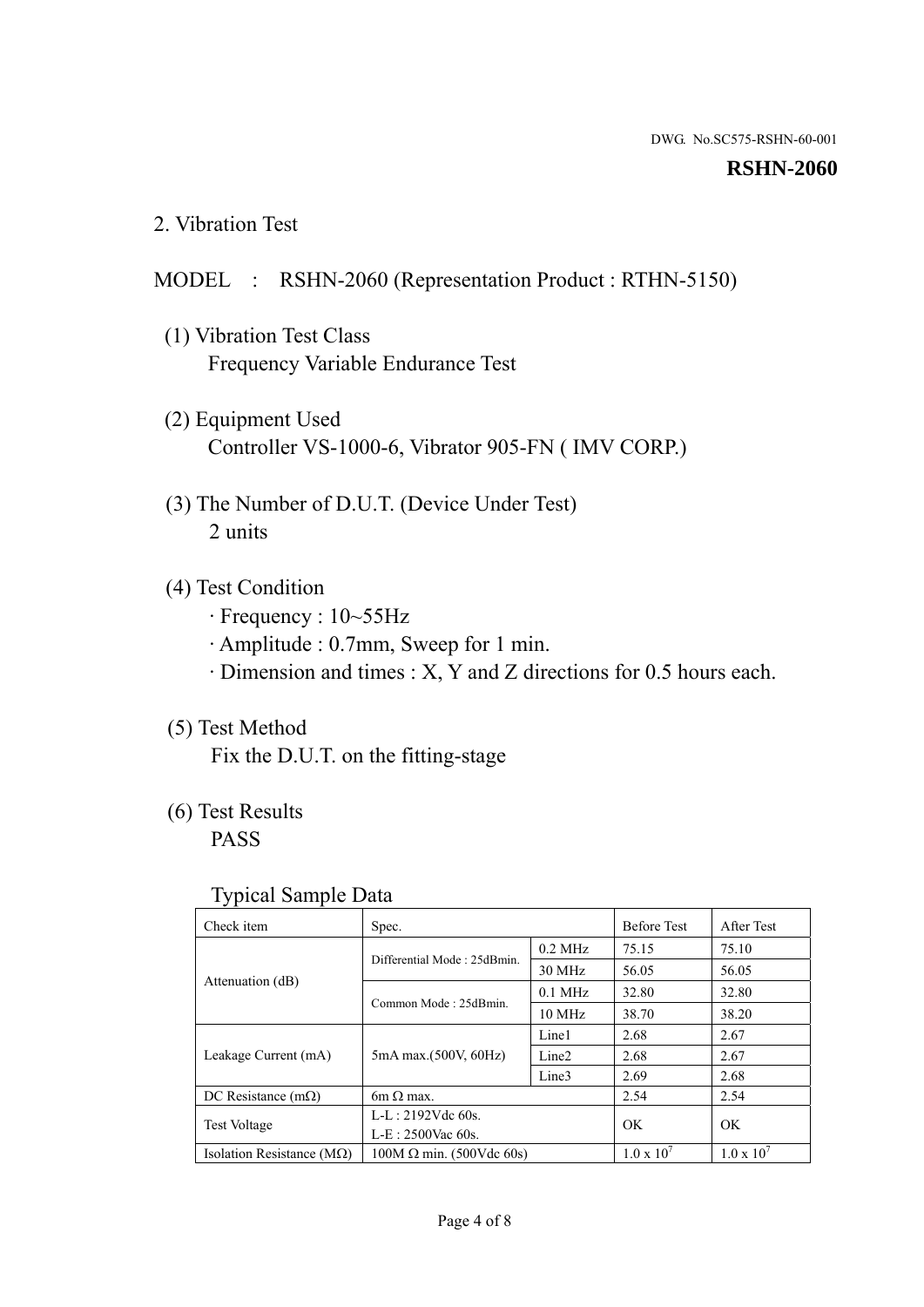1 cycle

30min.

3min.

30min.

#### **RSHN-2060**

3. Heat Cycle Test

# MODEL : RSHN-2060 (Representation Product : RTHN-5150)

- (1) Equipment Used TEMPERATURE CHAMBER TSA-71H-W (ESPEC CORP.)
- (2) The Number of D.U.T. (Device Under Test) 2 units
- (3) Test Conditions
	- · Ambient Temperature : -25~+85°C · Test Cycles : 100cycles
- (4) Test Method

 Before the test check if there is no abnormal characteristics and put the D.U.T. in the testing chamber. Then test it in the above cycles, After the test is completed leave it for 1 hour at room temperature and check it if there is no abnormal each characteristics.

+85°C

 $-25^{\circ}$ C

(5) Test Results

PASS

| Check item                         | Spec.                           |                   | <b>Before Test</b>  | After Test          |
|------------------------------------|---------------------------------|-------------------|---------------------|---------------------|
|                                    | Differential Mode: 25dBmin.     | $0.2$ MHz         | 68.95               | 73.65               |
|                                    |                                 | 30 MHz            | 57.70               | 54.75               |
| Attenuation (dB)                   | Common Mode: 25dBmin.           | $0.1$ MHz         | 33.50               | 31.50               |
|                                    |                                 | 10 MHz            | 40.25               | 40.40               |
| Leakage Current (mA)               | 5mA max.(500V, 60Hz)            | Line1             | 2.69                | 2.63                |
|                                    |                                 | Line <sub>2</sub> | 2.67                | 2.65                |
|                                    |                                 | Line3             | 2.67                | 2.65                |
| DC Resistance $(m\Omega)$          | $6m \Omega$ max.                |                   | 2.47                | 2.44                |
| <b>Test Voltage</b>                | $L-L: 2192Vdc$ 60s.             |                   | OK                  | OK                  |
|                                    | $L-E$ : 2500Vac 60s.            |                   |                     |                     |
| Isolation Resistance ( $M\Omega$ ) | $100M \Omega$ min. (500Vdc 60s) |                   | $1.0 \times 10^{7}$ | $1.0 \times 10^{7}$ |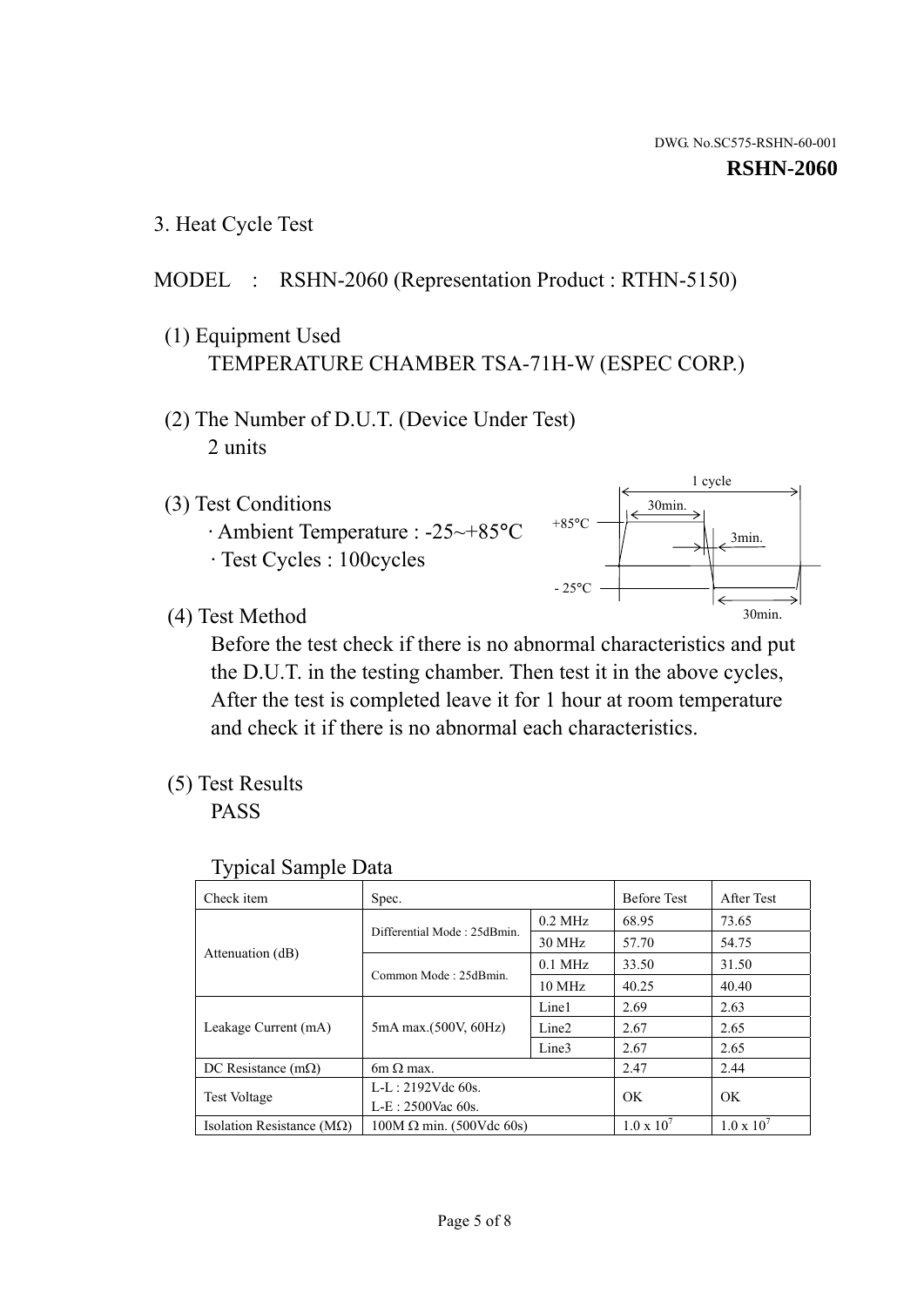4. Humidity Test

# MODEL : RSHN-2060 (Representation Product : RTHN-5150)

- (1) Equipment Used TEMP. & HUMID. CHAMBER PR-4KT (ESPEC CORP.)
- (2) The Number of D.U.T. (Device Under Test) 2 units

### (3) Test Conditions

- · Ambient Temperature : +40°C
- · Test Time : 500 hours
- · Ambient Humidity : 90~95% RH No Dewdrop

# (4) Test Method

 Before the test check if there is no abnormal characteristics and put the D.U.T. in the testing chamber. Then test it in the above conditions. After the test is completed leave it for 1 hour at room temperature and check it if there is no abnormal each characteristics.

# (5) Test Results

PASS

| Check item                         | Spec.                           |                   | <b>Before Test</b>  | After Test          |
|------------------------------------|---------------------------------|-------------------|---------------------|---------------------|
|                                    | Differential Mode: 25dBmin.     | $0.2$ MHz         | 71.45               | 74.75               |
|                                    |                                 | 30 MHz            | 54.85               | 49.00               |
| Attenuation (dB)                   | Common Mode: 25dBmin.           | $0.1$ MHz         | 33.40               | 33.50               |
|                                    |                                 | $10$ MHz          | 39.15               | 39.90               |
| Leakage Current (mA)               | 5mA max.(500V, 60Hz)            | Line1             | 2.71                | 2.66                |
|                                    |                                 | Line <sub>2</sub> | 2.70                | 2.66                |
|                                    |                                 | Line3             | 2.69                | 2.66                |
| DC Resistance $(m\Omega)$          | $6m \Omega$ max.                |                   | 2.51                | 2.44                |
| <b>Test Voltage</b>                | $L-L: 2192Vdc$ 60s.             |                   | OK                  | OK.                 |
|                                    | $L-E: 2500$ Vac 60s.            |                   |                     |                     |
| Isolation Resistance ( $M\Omega$ ) | $100M \Omega$ min. (500Vdc 60s) |                   | $1.0 \times 10^{7}$ | $1.0 \times 10^{7}$ |

#### Typical Sample Data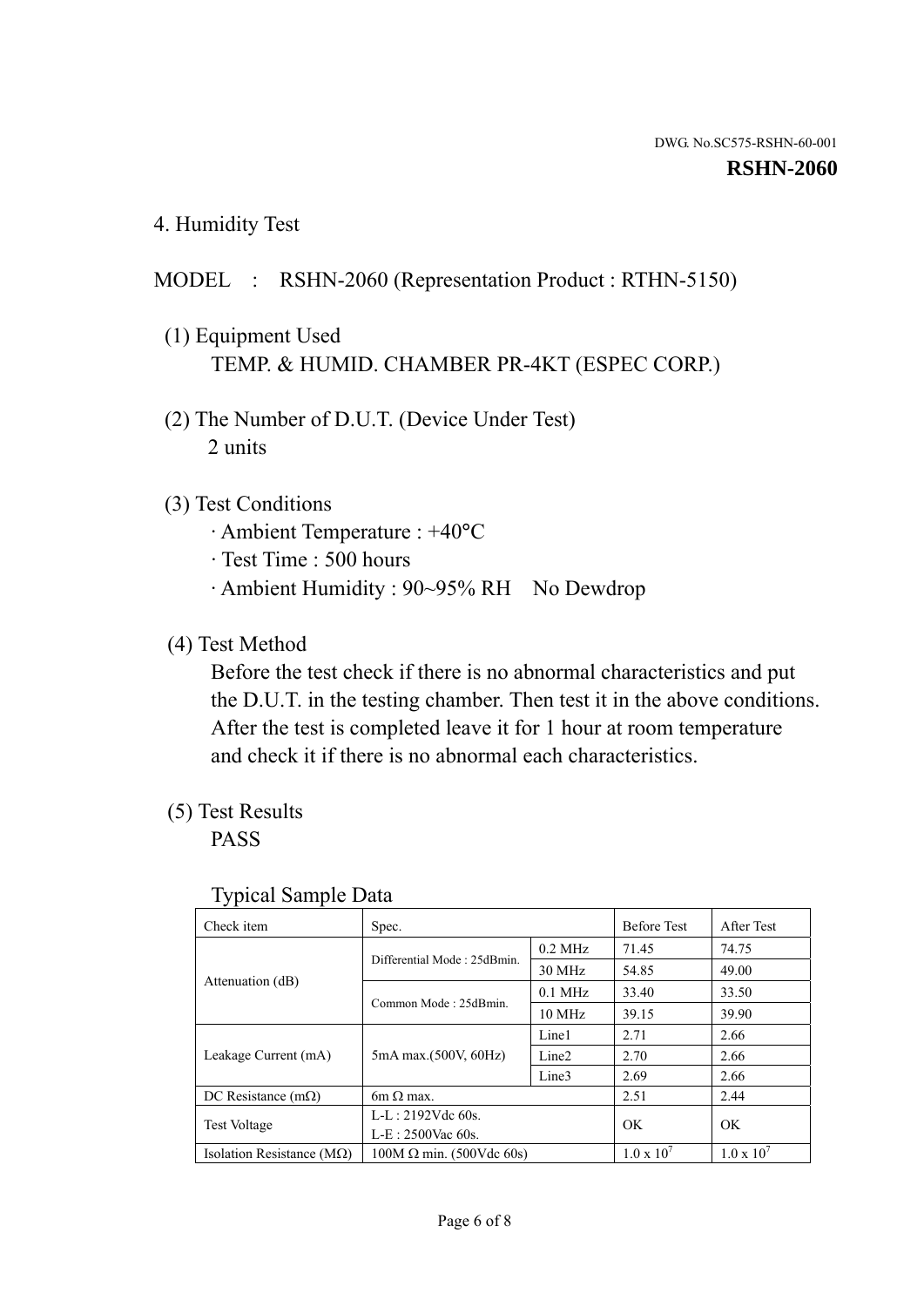5. High Temperature Resistance Test

### MODEL : RSHN-2060 (Representation Product : RTHN-5300)

- (1) Equipment Used TEMPERATURE CHAMBER PHH-300 ( ESPEC CORP.)
- (2) The Number of D.U.T. (Device Under Test) 2 units
- (3) Test Conditions
	- · Ambient Temperature : +50°C
	- · Test Time : 500 hours
	- · Operating : DC 300A
- (4) Test Method

 Before the test check if there is no abnormal characteristics and put the D.U.T. in the testing chamber. Then test it in the above conditions. After the test is completed leave it for 1 hour at room temperature and check it if there is no abnormal each characteristics.

(5) Test Results

PASS

| ັ່                                 |                                 |                   |                     |                     |
|------------------------------------|---------------------------------|-------------------|---------------------|---------------------|
| Check item                         | Spec.                           |                   | <b>Before Test</b>  | After Test          |
|                                    | Differential Mode: 25dBmin.     | $0.2$ MHz         | 75.80               | 78.15               |
|                                    |                                 | 30 MHz            | 34.25               | 38.60               |
| Attenuation (dB)                   | Common Mode: 25dBmin.           | $0.5$ MHz         | 34.15               | 34.40               |
|                                    |                                 | 6 MHz             | 38.60               | 29.55               |
| Leakage Current (mA)               | 5mA max.(500V, 60Hz)            | Line1             | 2.72                | 2.65                |
|                                    |                                 | Line <sub>2</sub> | 2.72                | 2.66                |
|                                    |                                 | Line3             | 2.72                | 2.66                |
| DC Resistance $(m\Omega)$          | $2m \Omega$ max.                |                   | 1.02                | 0.99                |
| <b>Test Voltage</b>                | $L-L: 2192Vdc$ 60s.             |                   | OK.                 | OK                  |
|                                    | $L-E$ : 2500Vac 60s.            |                   |                     |                     |
| Isolation Resistance ( $M\Omega$ ) | $100M \Omega$ min. (500Vdc 60s) |                   | $1.0 \times 10^{7}$ | $1.0 \times 10^{7}$ |

#### Typical Sample Data